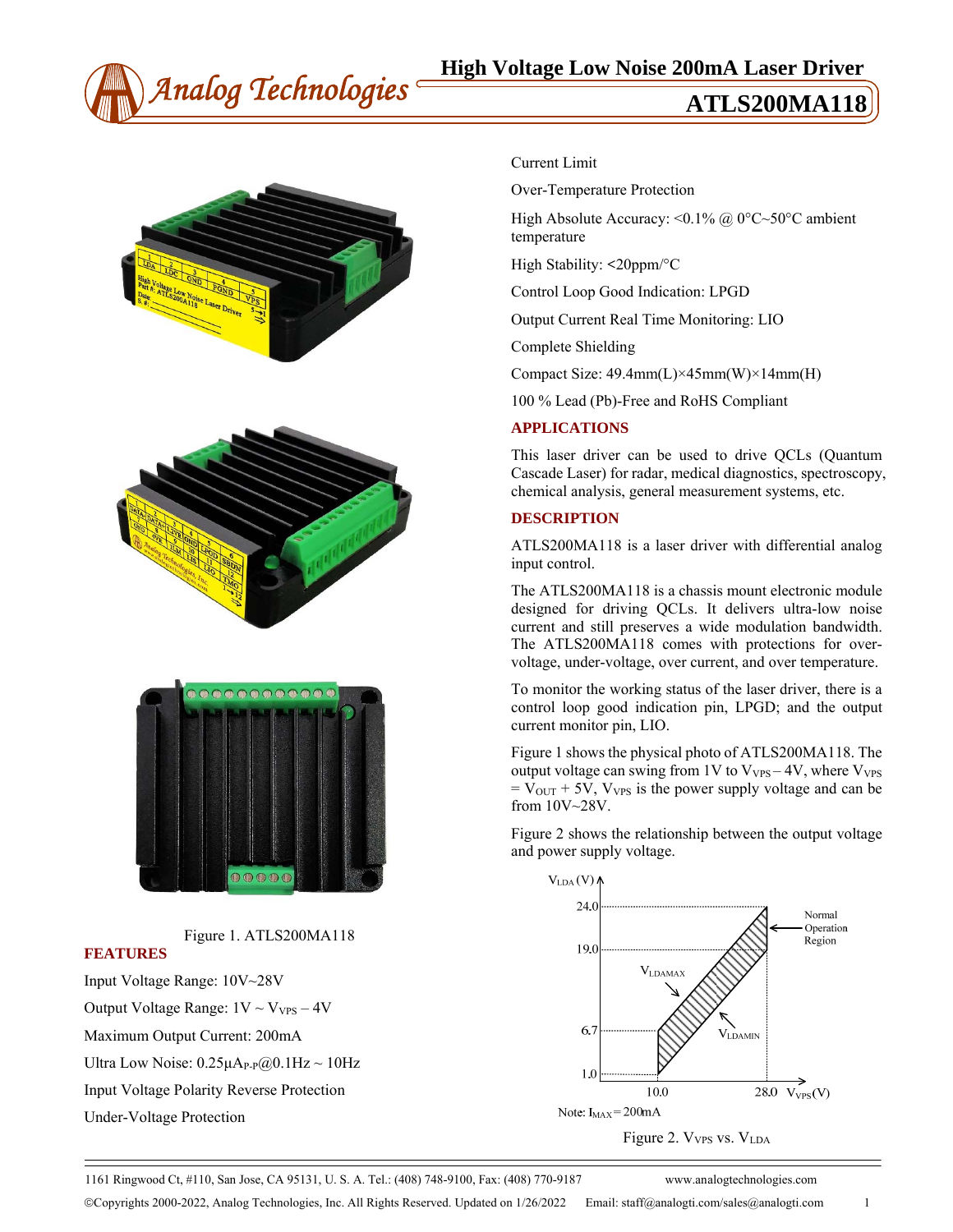

| Pin#           | <b>Pin Name</b> | Port Type      | <b>Description</b>                                                                                                                                                                                                                                                                                                                                                                                      |  |
|----------------|-----------------|----------------|---------------------------------------------------------------------------------------------------------------------------------------------------------------------------------------------------------------------------------------------------------------------------------------------------------------------------------------------------------------------------------------------------------|--|
| 1              | DATA-           | Analog input   | The negative node of differential input signal.                                                                                                                                                                                                                                                                                                                                                         |  |
| $\overline{2}$ | DATA+           | Analog input   | The positive node of differential input signal.                                                                                                                                                                                                                                                                                                                                                         |  |
| 3              | 1.2VR           | Analog output  | Internal reference voltage.                                                                                                                                                                                                                                                                                                                                                                             |  |
| 4              | <b>GND</b>      | Signal ground  | Signal ground. Connect this pin to the signal ground of ADCs, DACs, and the signal<br>sources.                                                                                                                                                                                                                                                                                                          |  |
| 5              | <b>LPGD</b>     | Digital output | Loop good indication. When outputting a high logic level 5V, it indicates the control<br>loop works properly, i.e. the output current equals the set-point value; outputting a logic<br>low level indicates there is something wrong in the control loop, such as open circuit,<br>output current equals zero, etc.                                                                                     |  |
| 6              | <b>SBDN</b>     | Digital input  | This is a duplex pin: when it is pulled down $\leq 0.4V$ , the controller is put into<br>Shut-down Mode; when setting this pin to between 1.2V to 2.5V, the controller is set to<br>Stand-by Mode. In this mode, the voltage reference is still working; when setting it<br>to >2.64V to VPS voltage, the controller goes to On Mode. There is an internal $20M\Omega$<br>pull up resistor tied to VPS. |  |
| 7              | <b>GND</b>      | Signal ground  | Signal ground. Connect this pin to the signal ground of ADCs, DACs, and the signal<br>sources.                                                                                                                                                                                                                                                                                                          |  |
| 8              | 4VR             | Analog output  | Voltage Reference 4.096V output. It can be used by external POTs (Potentiometer),<br>DACs and/or ADCs for setting the LIS. Under Stand-by Mode, this pin is still working.                                                                                                                                                                                                                              |  |
| 9              | <b>ILM</b>      | Analog input   | Laser current limit set. 0V to 4.096 V sets the laser current limit from 0 to 200mA<br>linearly. The internal input impedance is 1M.                                                                                                                                                                                                                                                                    |  |
| 10             | <b>LIS</b>      | Analog output  | Laser current setting indication. 0V to 4.096 V indicates the laser current is set from 0 to<br>200mA linearly.                                                                                                                                                                                                                                                                                         |  |
| 11             | <b>LIO</b>      | Analog output  | Laser current output indication. 0V to 4.096 V indicates the laser current from 0 to<br>200mA linearly.                                                                                                                                                                                                                                                                                                 |  |
| 12             | <b>TMO</b>      | Analog output  | The controller internal temperature indication output. It can be used for sensing the actual<br>temperature of the controller to avoid over-heating. 0V to 4V represents the controller<br>temperature from $-55^{\circ}$ C to 125 $^{\circ}$ C.                                                                                                                                                        |  |

Table 1. Terminal Block Connector 1 Pin Function Descriptions

Table 2. Terminal Block Connector 4 Pin Function Descriptions

| $\textbf{Pin} \#$ | <b>Pin Name</b> | Port Type     | <b>Description</b>                                                                                                                                          |  |  |
|-------------------|-----------------|---------------|-------------------------------------------------------------------------------------------------------------------------------------------------------------|--|--|
|                   | LDA.            | Analog output | Laser diode anode. Connect it to the anode of the laser diode.                                                                                              |  |  |
| 2                 | <b>LDC</b>      | Analog output | Laser diode cathode. Connect it to the cathode of the laser diode. This pin is internally<br>connected to PGND and GND, thus its voltage potential is zero. |  |  |
| 3                 | <b>GND</b>      | Signal ground | Signal ground. Connect this pin to the signal ground of ADCs, DACs, and the signal<br>sources.                                                              |  |  |
| 4                 | <b>PPGND</b>    | Power ground  | Power ground pin. Connect it directly to power supply return rail.                                                                                          |  |  |
| 5                 | <b>VPS</b>      | Power input   | Power supply voltage. The driver works from 10V to 28V.                                                                                                     |  |  |

1161 Ringwood Ct, #110, San Jose, CA 95131, U. S. A. Tel.: (408) 748-9100, Fax: (408) 770-9187 www.analogtechnologies.com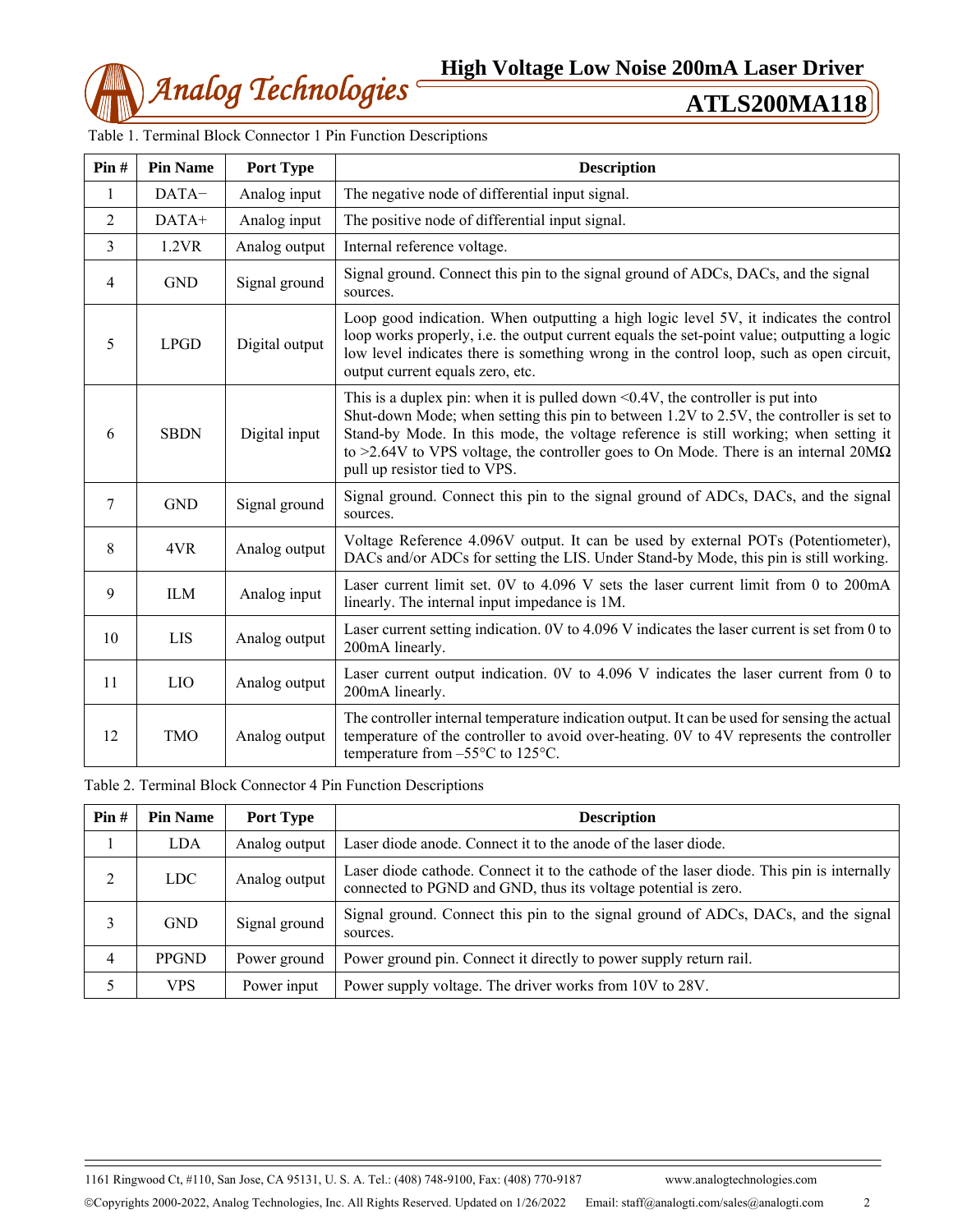Table 3. Competition Comparison

| <b>Parameter</b>                     | <b>Competition laser driver</b> | <b>ATI</b> laser driver             |
|--------------------------------------|---------------------------------|-------------------------------------|
| Number of power supplies<br>required | $\overline{2}$                  | 1                                   |
| Input voltage range                  | 25V                             | $10 - 28V$                          |
| <b>Output voltage range</b>          | 5V                              | $1V \sim V_{VPS} - 4V$              |
| Over current protection              | N <sub>0</sub>                  | <b>Yes</b>                          |
| <b>Polarity reverse protection</b>   | N <sub>0</sub>                  | <b>Yes</b>                          |
| <b>Size</b>                          | $140\times166\times58$ mm       | $50\times45\times14$ mm             |
| Weight                               | 1,000g                          | 45g                                 |
| Price                                | \$1,700                         | <half above<="" of="" th=""></half> |

# **SPECIFICATIONS**

Table 4. Characteristics  $(T_A = 25^{\circ}C)$ 

| <b>Parameter</b>                                            | <b>Symbol</b>                                                                  | <b>Conditions</b>                    | Min.             | Typ. | Max.             | <b>Units</b>  |  |  |
|-------------------------------------------------------------|--------------------------------------------------------------------------------|--------------------------------------|------------------|------|------------------|---------------|--|--|
| Control SBDN Pin (#6 of Terminal Block Connector 1)         |                                                                                |                                      |                  |      |                  |               |  |  |
|                                                             | $V_{SBDN-ON}$                                                                  |                                      | 2.64             |      | V <sub>VPS</sub> | V             |  |  |
|                                                             | VSBDN-STANDBY                                                                  |                                      | 1.2              |      | 2.5              | V             |  |  |
|                                                             | V <sub>SBDN-OFF</sub>                                                          |                                      | $\boldsymbol{0}$ |      | 0.4              | V             |  |  |
|                                                             | $V_{SBDN-SB-HI}$<br>Going up from Standby to On<br>threshold voltage           |                                      | 2.508            |      | 2.64             | V             |  |  |
| <b>SBDN</b> Voltage                                         | V <sub>SBDN-SB-LOW</sub><br>Going down from On to<br>Standby threshold voltage |                                      | 2.5              |      | 2.6              | V             |  |  |
|                                                             | $V_{\rm SBDN-OFF-HI}$<br>Going up from Off to Standby<br>threshold voltage     |                                      |                  |      | 1.2              | $\mathbf{V}$  |  |  |
|                                                             | VSBDN-OFF-LOW<br>Going down from Standby to<br>Off threshold voltage           |                                      | 0.4              |      |                  | V             |  |  |
| Pull-up Resistor to VPS                                     |                                                                                |                                      |                  | 20   |                  | $M\Omega$     |  |  |
| Current Setting LIS Pin (#10 of Terminal Block Connector 1) |                                                                                |                                      |                  |      |                  |               |  |  |
| <b>Current Set Voltage</b>                                  |                                                                                |                                      | $\boldsymbol{0}$ |      | 4.096            | V             |  |  |
| Output LDA Pin (#1 of Terminal Block Connector 2)           |                                                                                |                                      |                  |      |                  |               |  |  |
| Output Voltage                                              | V <sub>LDA</sub>                                                               |                                      | $\mathbf{1}$     |      | $V_{VPS} - 4$    | V             |  |  |
| <b>Output Current</b>                                       | $I_{LDA}$                                                                      |                                      | $\boldsymbol{0}$ |      | 200              | mA            |  |  |
| Output Current Noise                                        | I <sub>NLDA</sub>                                                              | Peak-to-peak value,<br>0.1Hz to 10Hz |                  | 0.5  |                  | $\mu A_{P-P}$ |  |  |
| Minimum Dropout Voltage                                     | $V_{VPS} - V_{LDA}$                                                            |                                      |                  | 4    |                  | V             |  |  |

1161 Ringwood Ct, #110, San Jose, CA 95131, U. S. A. Tel.: (408) 748-9100, Fax: (408) 770-9187 www.analogtechnologies.com

 $\equiv$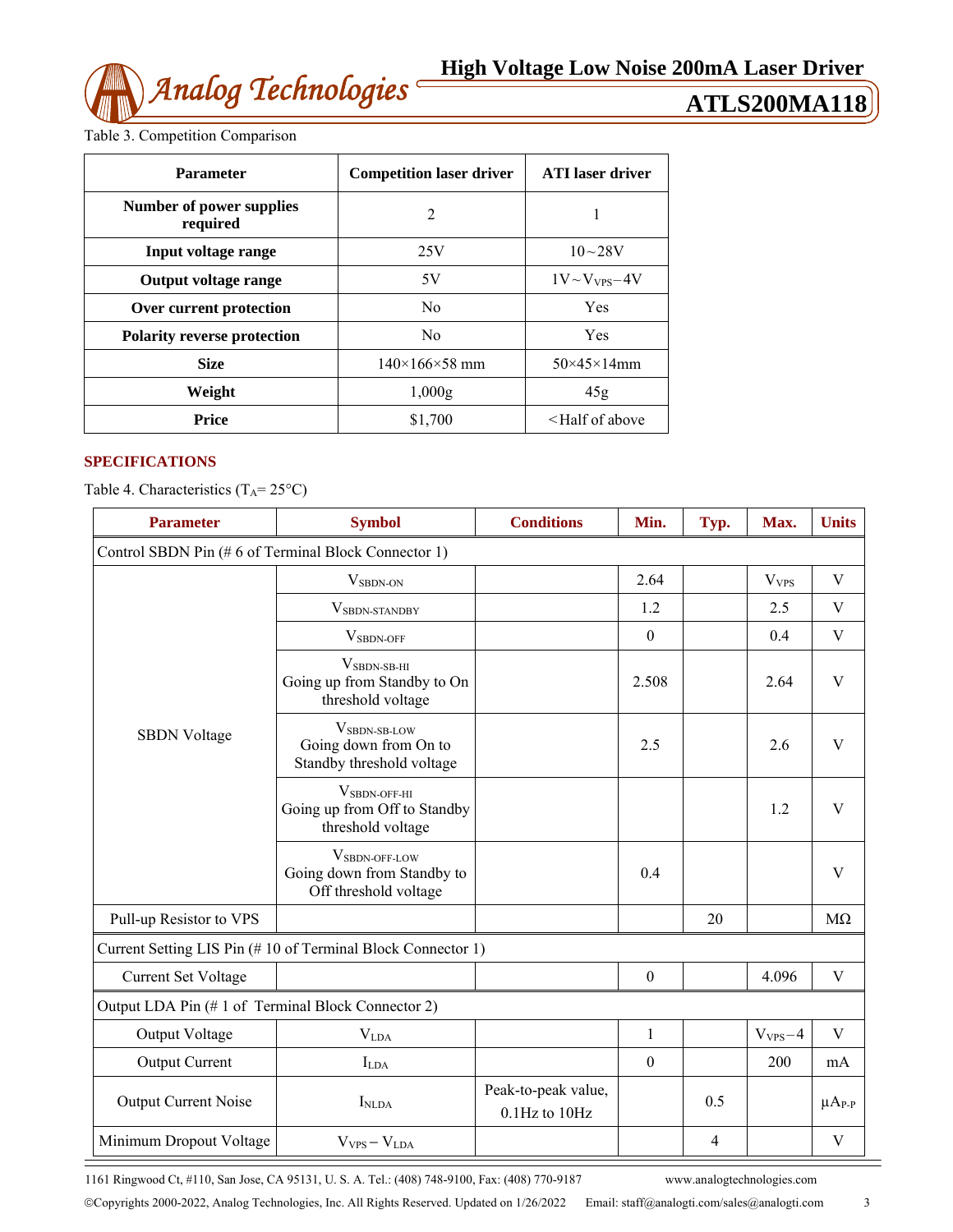# *Analog Technologies* **High Voltage Low Noise 200mA Laser Driver**

| Analog Technologies                                            |                               |                   |          |      | <b>ATLS200MA118</b> |                 |  |
|----------------------------------------------------------------|-------------------------------|-------------------|----------|------|---------------------|-----------------|--|
| <b>Parameter</b>                                               | <b>Symbol</b>                 | <b>Conditions</b> | Min.     | Typ. | Max.                | <b>Units</b>    |  |
| <b>Operating Ambient</b><br>Temperature Range                  | $T_A$                         |                   | $-40$    |      | 65                  | $\rm ^{\circ}C$ |  |
| Large Signal Bandwidth                                         | $f_{lg}$                      |                   |          |      |                     | MHz             |  |
| Small Signal Bandwidth                                         | $f_{\rm sm}$                  |                   |          |      |                     | MHz             |  |
| Small Signal Rise and Fall<br>Times                            | $t_{\rm smr}, t_{\rm smf}$    |                   |          | 350  |                     | ns              |  |
| Large Signal Rise and Fall<br>Times                            | $t_{\rm lgr}$ , $t_{\rm lgf}$ |                   |          | 350  |                     | ns              |  |
| Power Supply Input VPS Pin (# 5 of Terminal Block Connector 2) |                               |                   |          |      |                     |                 |  |
| <b>Input Voltage Range</b>                                     | V <sub>VPS</sub>              |                   | 10       |      | 28                  | V               |  |
| <b>Input Current</b>                                           | $I_{VPS}$                     |                   | $\theta$ |      | 600                 | mA              |  |

## **APPLICATIONS INFORMATION**

Voltage can be input through Mini-USB or LIS. Figure 3 shows the connection for the Mini-USB. Figure 4 shows the pin locations of this laser driver.

USB Differential Input



Figure 3. Connecting DAC Board to the QCL Driver ATLS200MA118

Table 5.  $V_{IN^+}$ ,  $V_{IN^+}$  &  $I_{OUT}$ 

| $\rm V_{\rm IN+}$ | $V_{IN}$ | Vlis   | $I_{\text{OUT}}$ |  |
|-------------------|----------|--------|------------------|--|
| 12V               | 0V       | 4.096V | 200mA            |  |
| 0.6V              | 0.6V     | 2.048V | 100mA            |  |
| 0V                | 1 2V     | 0V     | 0 <sub>m</sub> A |  |

$$
V_{LIS} = \frac{2.048}{1.2} (V_{IN+} - V_{IN-}) + 2.048 V
$$

$$
I_{OUT} = \frac{V_{LIS}}{4.096V} \times 200mA
$$

VLIS: The voltage for setting the laser current.

 $V_{IN+}$ : The positive node of Mini-USB differential input signal.

 $V_{IN}$ : The negative node of Mini-USB differential input signal.

I<sub>OUT</sub>: The output current.

Insert the screwdriver into the upper card slot, and the lower card slot should be inserted with a power cord with a bare core (φ=1.5mm±0.2mm; L=7.5mm±0.2mm).



Figure 4. Top View of ATLS200MA118

Copyrights 2000-2022, Analog Technologies, Inc. All Rights Reserved. Updated on 1/26/2022 Email: staff@analogti.com/sales@analogti.com 4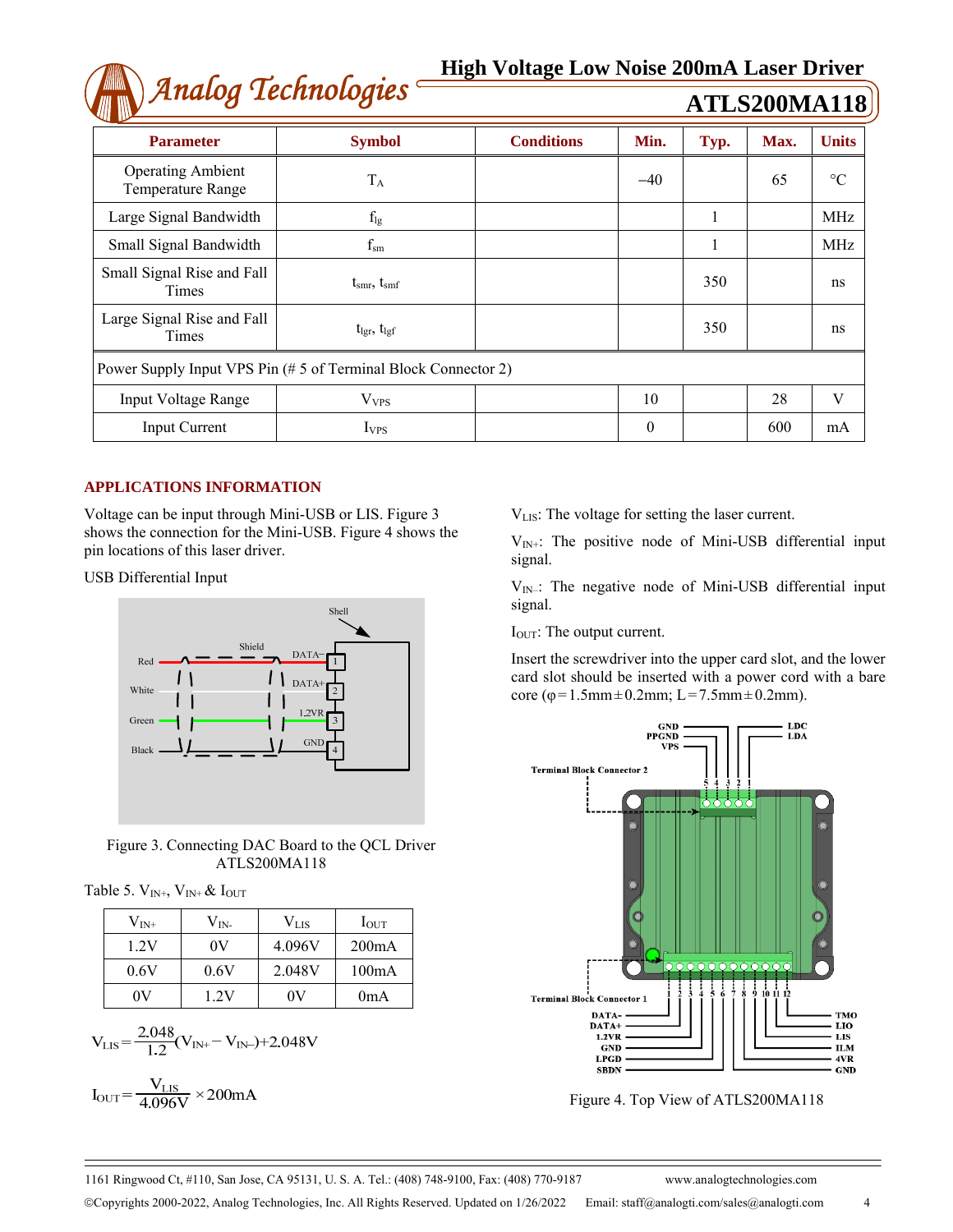

# **MECHANICAL DIMENSIONS**





| Left View Top View Right View |  |          |
|-------------------------------|--|----------|
| <b>Fnd View</b>               |  | Jnit: mm |

Figure 5. Dimensions of ATLS200MA118

1161 Ringwood Ct, #110, San Jose, CA 95131, U. S. A. Tel.: (408) 748-9100, Fax: (408) 770-9187 www.analogtechnologies.com Copyrights 2000-2022, Analog Technologies, Inc. All Rights Reserved. Updated on 1/26/2022 Email: staff@analogti.com/sales@analogti.com 5